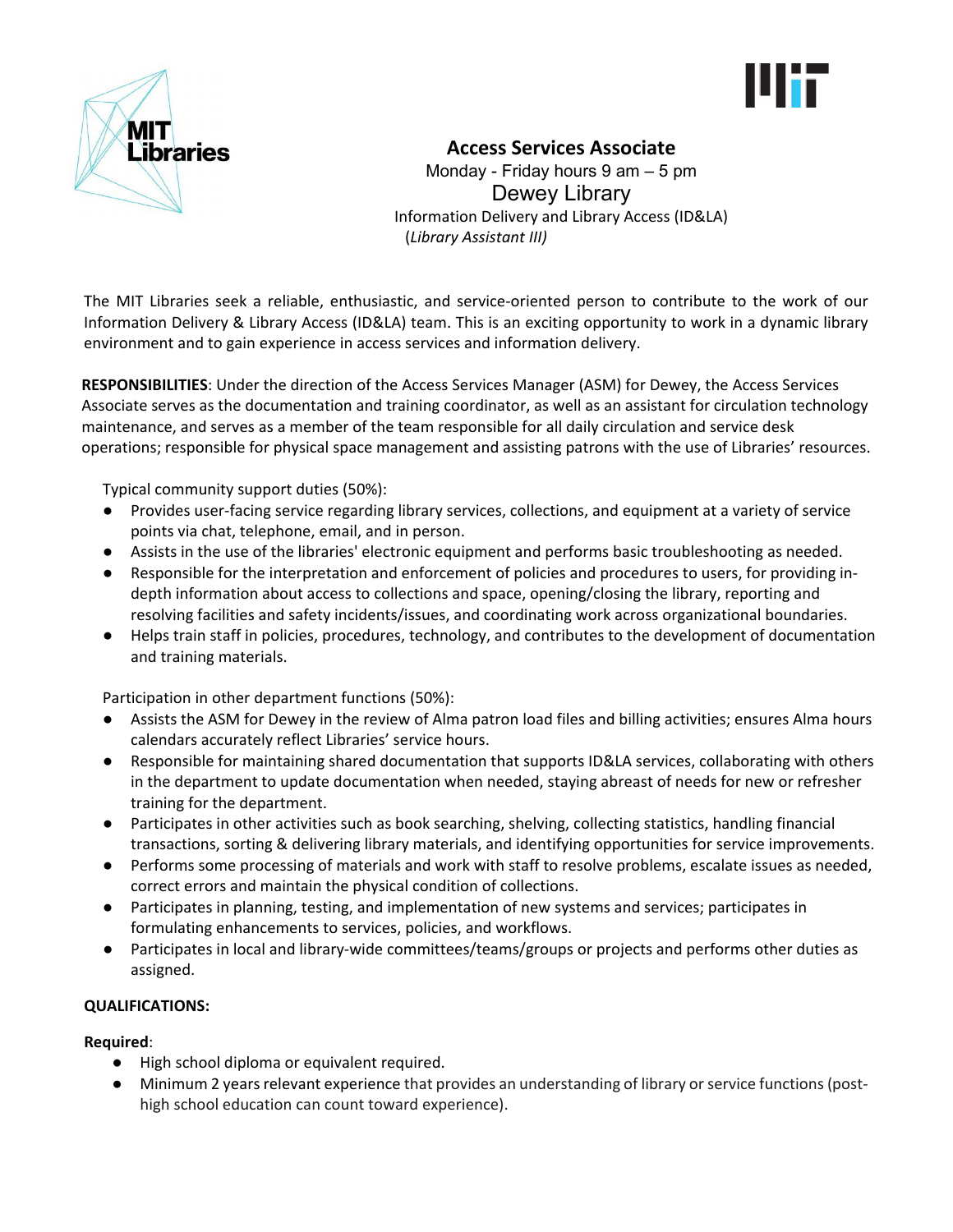- Ability to lift 40 lbs and push/pull loaded carts up to 150 lbs, move boxes, bend/squat/reach to shelve library materials, and have a tolerance for exposure to dust.
- Experience with software such as Microsoft Office Suite, e-mail, and calendar software and ability to learn and master new software, systems, and technology.
- Demonstrated interpersonal and communication skills, both verbal and written.
- Demonstrated organizational skills including the ability to manage competing priorities and work under pressure.
- Demonstrated initiative, flexibility, and ability to tolerate ambiguity and to work and learn in a rapidly changing environment.
- Ability to work collaboratively and interact effectively with a diverse group of people.
- Ability to identify problems and carry out solutions independently or in collaboration with others.

#### **Preferred**:

- Post-secondary education.
- Experience in academic and/or research libraries.
- Experience leading a project or service.
- Experience working with ALMA, Adobe Suite, SpringShare Suite, and/or Confluence wikis.
- Experience managing data, working with databases, or customer relationship management systems.

**HOURS**: 35 hours per week. Monday-Friday 9 am - 5 pm; hours may change based on business needs and MIT's academic calendar.

**HOURLY RATE**: This job is a Pay Grade 5 with the following hourly range (min-mid-max):

| 21.72 | 29.46 | 37.15 |
|-------|-------|-------|
|       |       |       |

The actual hourly rate will depend on qualifications and experience. MIT offers excellent benefits including a choice of health and retirement plans, a dental plan, tuition assistance, and fully subsidized MBTA passes for local bus and subway service. Flexible work arrangements, including flex-time and flex-place, are considered for positions that meet established criteria. The MIT Libraries is a collegial and supportive working environment and fosters professional growth of staff with management training and travel funding for professional meetings

**APPLICATION PROCESS:** Apply online at: https://hr.mit.edu/careers applications must include a cover letter and resume. Priority will be given to applications received by **June 22nd, 2022**; position open until filled. MIT is strongly and actively committed to diversity within its community and particularly encourages applications from qualified women and minority candidates. Professionals who enthusiastically embrace the empathy, courage, self-reflection, and respect of a multi-cultural, diverse and inclusive workplace, and who strive to incorporate those values in their work and interactions are encouraged to apply.

#### **ABOUT THE MIT LIBRARIES:**

The MIT Libraries support teaching, learning, and research across the Institute, with millions of resources, deep expertise, and five campus locations where our community consumes and creates knowledge. Our organization is on an exciting journey of transformation, pursuing a digital-first model for research libraries and prioritizing an open scholarship agenda. We aim to exercise bold leadership in defining a model for research libraries in the future, with innovative spaces like the newly renovated Hayden Library and a focus on supporting data-intensive and computational research and learning.

We strive to do great things, powering the MIT community to solve complex problems in the service of humankind, and each member of our 146-person staff has a role to play in pursuing that vision. We're constantly